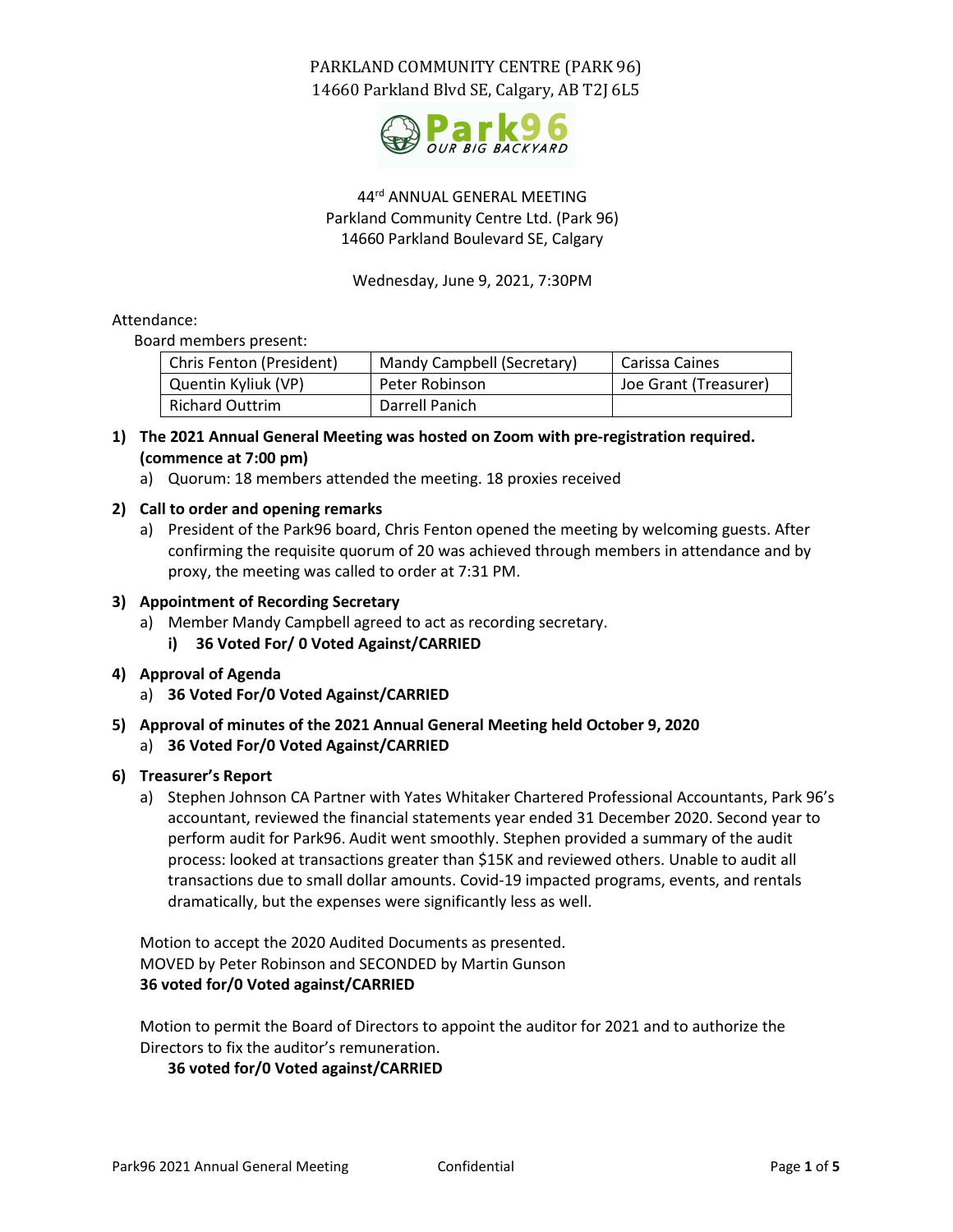

## **7) 2021 Business**

- a) Park Improvements
	- i) Main gate was replaced with a sliding style for event safety
	- ii) Concrete T-boxes for disc golf course completed
	- iii) Cookhouse washrooms upgrade to touchless sinks and toilets
	- iv) Shingled the roof of the front gate, little playhouse & washrooms
	- v) Painted interior main floor of the club house
	- vi) Paved the sinkhole near bike racks
	- vii) Filled all concrete pad cracks with rubber mixture
	- viii) Hockey rink replaced the top railing boards
	- ix) Upgraded to portable fire pit now attached to cookhouse rentals
- b) Park Events
	- i) Most 2020 events were cancelled due to Covid-19
	- ii) Halloween Trick-or-treating with social distancing will take place October  $30<sup>th</sup>$
	- iii) 2020 New Year's Fireworks cancelled
	- iv) Exploring outdoor cohort ideas for the week between Christmas & New Year's
- c) New Park Programs
	- i) Yarn Sisters free social club
	- ii) Strong Women Bootcamp
	- iii) Hatha Yoga & Mobility, Stability & Restorative Yoga
	- iv) Rentals for Drumming, Book clubs, Bridge clubs at a 6-week rental special

#### d) **Community Engagement Project**

- i) History
	- Life cycle was completed in 2016 of all Park96 amenities
	- 2018 Concrete Pad Committee was established but was too short sighted
	- 2019 Community Engagement Committee was formed
	- Summer 2020 Park received a grant to meet with Kim Rowe, Community Development Officer with Alberta Culture
	- Survey was created with the assistance of a Parkland expert Carol Warner
	- Survey was sent out March 15
	- Results were received by April 15 949 responses
	- Two pager created and posted on the Park website with immediate outcomes
	- Board will host a Survey Meet & Greet to share results and gather feedback from the community as soon as Covid Restrictions make it possible.
- ii) Description

To engage the community of Parkland to determine Park 96 use demographics and to prioritize future projects and to explore new areas for enhancement or upgrade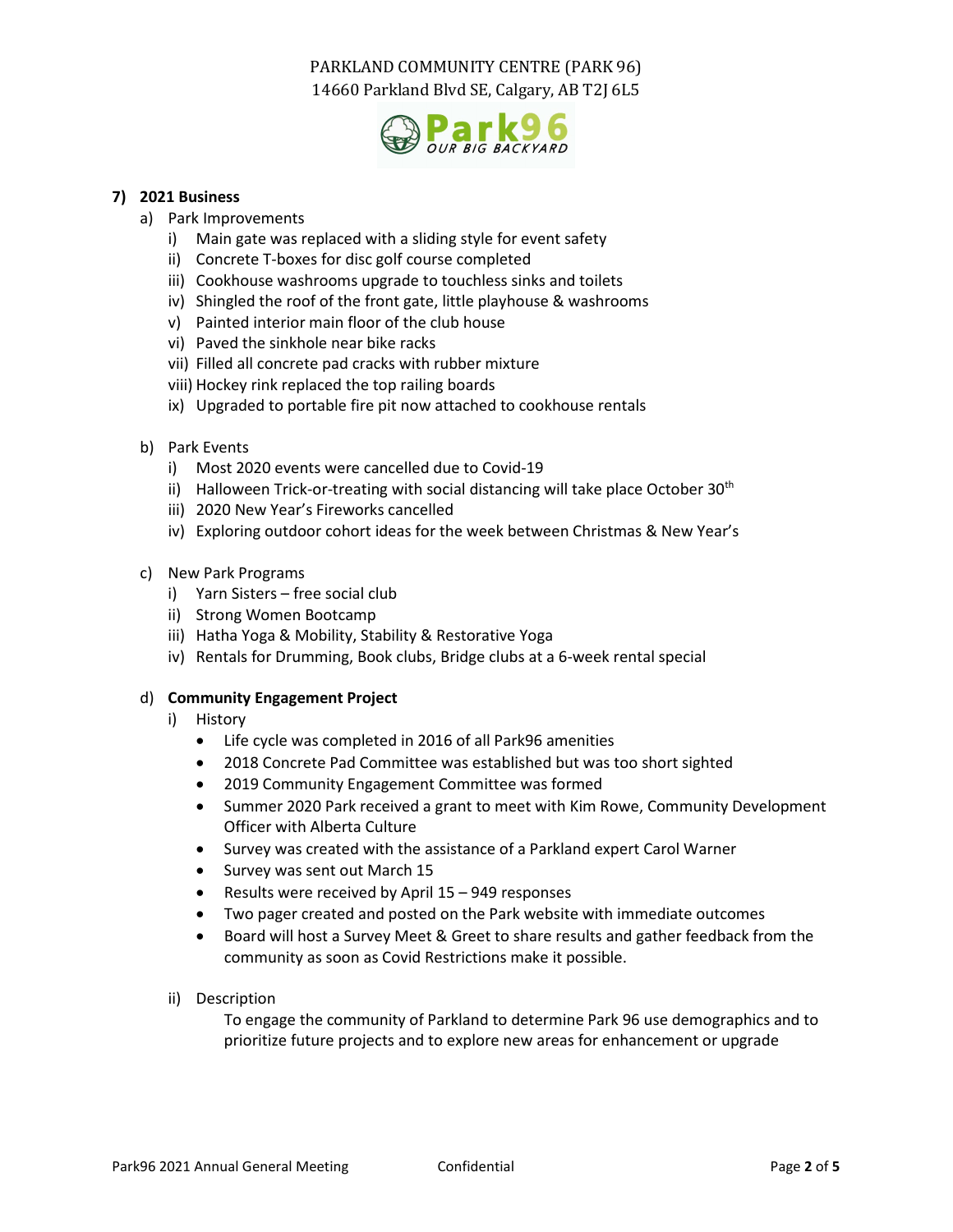

- iii) Purpose
	- To develop a plan with key members of the Board on the specific steps needed to take to engage the community.
	- Input on long term planning objectives of Park96.
	- Find ways to continuously improve Park96 facilities and infrastructure by current and future users.
- iv) Methodology

The Engagement Project will use a variety of tools to engage the residents of Parkland through including but not limited to:

- Online surveys
- Person to person interviews
- Focus groups with key stakeholders
- Seasonal considerations

#### 8. **2021 Business – Looking Forward**

- a) The Engagement Survey #1 request was Pickleball
	- New Backstops
	- Clinics
	- Drop in League
- b) Park General
	- 12 Adirondack Chairs #2 request for more casual seating from survey
	- Front Gate Display Case
	- Park Signage
	- Staff Shirts
	- Volleyball Net #3 request from survey
	- Loaning equipment storage locker #4 request
	- Sandwich Board Signs spruced up
	- Park address signs on the corner of  $146<sup>th</sup>$  and the Parkvalley Road to be repainted
- c) Tennis
	- Rebounder
	- Tennis benches
	- Move garbage cans to be more accessible
	- Spring Lessons were canceled
	- Summer Cardio is going
	- Summer Camp has a few spots open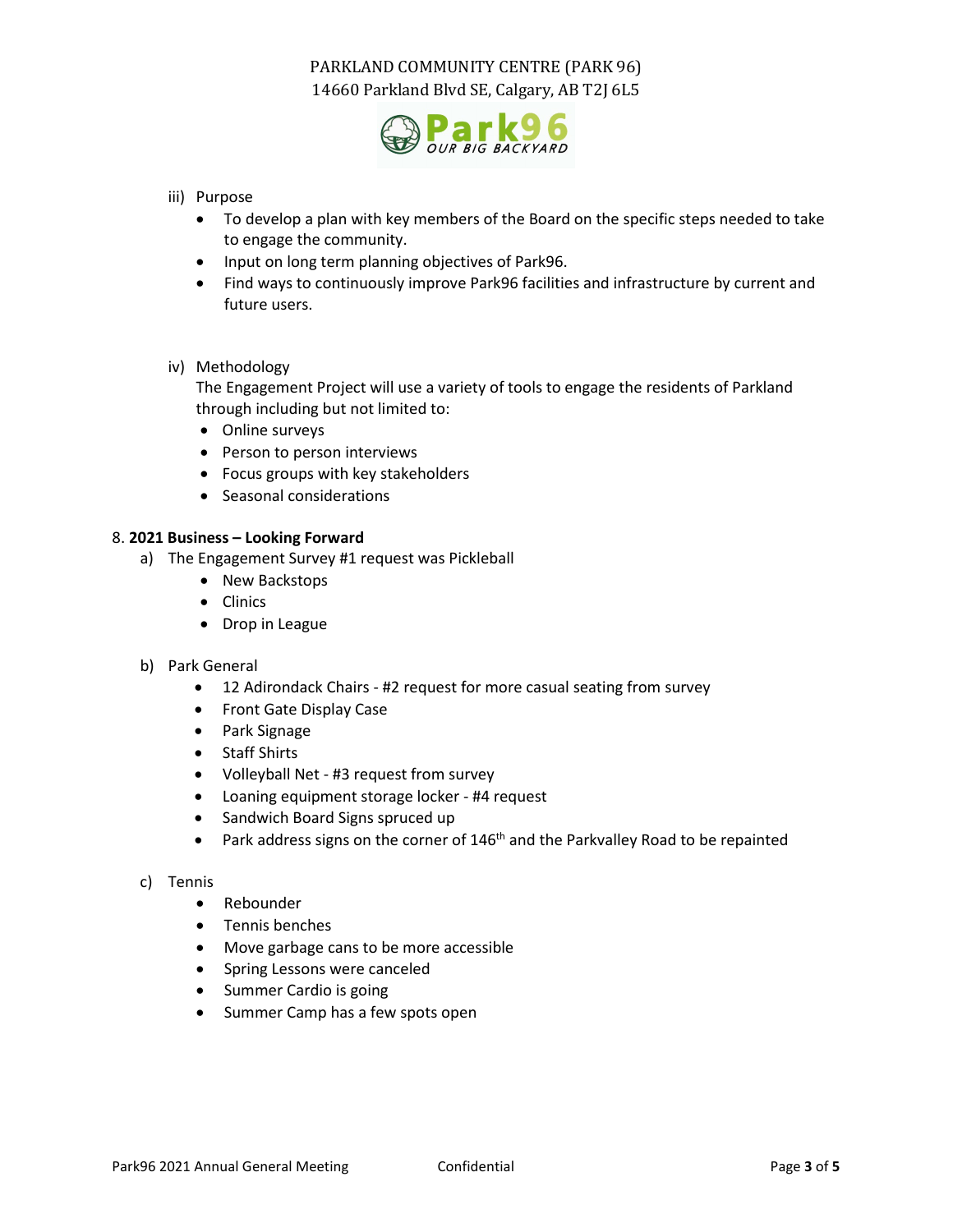

## d) Playground

- New baby swing
- Glider swing
- Adaptive swing
- Gaga ball
- New sand for the sand pit and swing area

## e) Basketball

- New rims
- Teen drop-in basketball Night
- f) Cookhouse
	- Heater installed for winter rentals and chilly summer night
	- Washrooms painted
- g) Events & Programs
	- No Summerfest for 2021
	- Pickleball clinics
	- Disc golf clinics
	- Tennis cardio and summer camps
	- Summer Sundays are on
	- Summer Camps Alien In-line skating, Reptile and Sportball
	- Movie Night in the Park just waiting for Covid-19 restrictions to lift before announcing

## h) Disc Golf

- Signage on course for ease of play
- Parkland Resident League on Tuesday evenings
- Clinics
- Recycle bins to accompany garbage bins on course
- Discs for sale out of the office